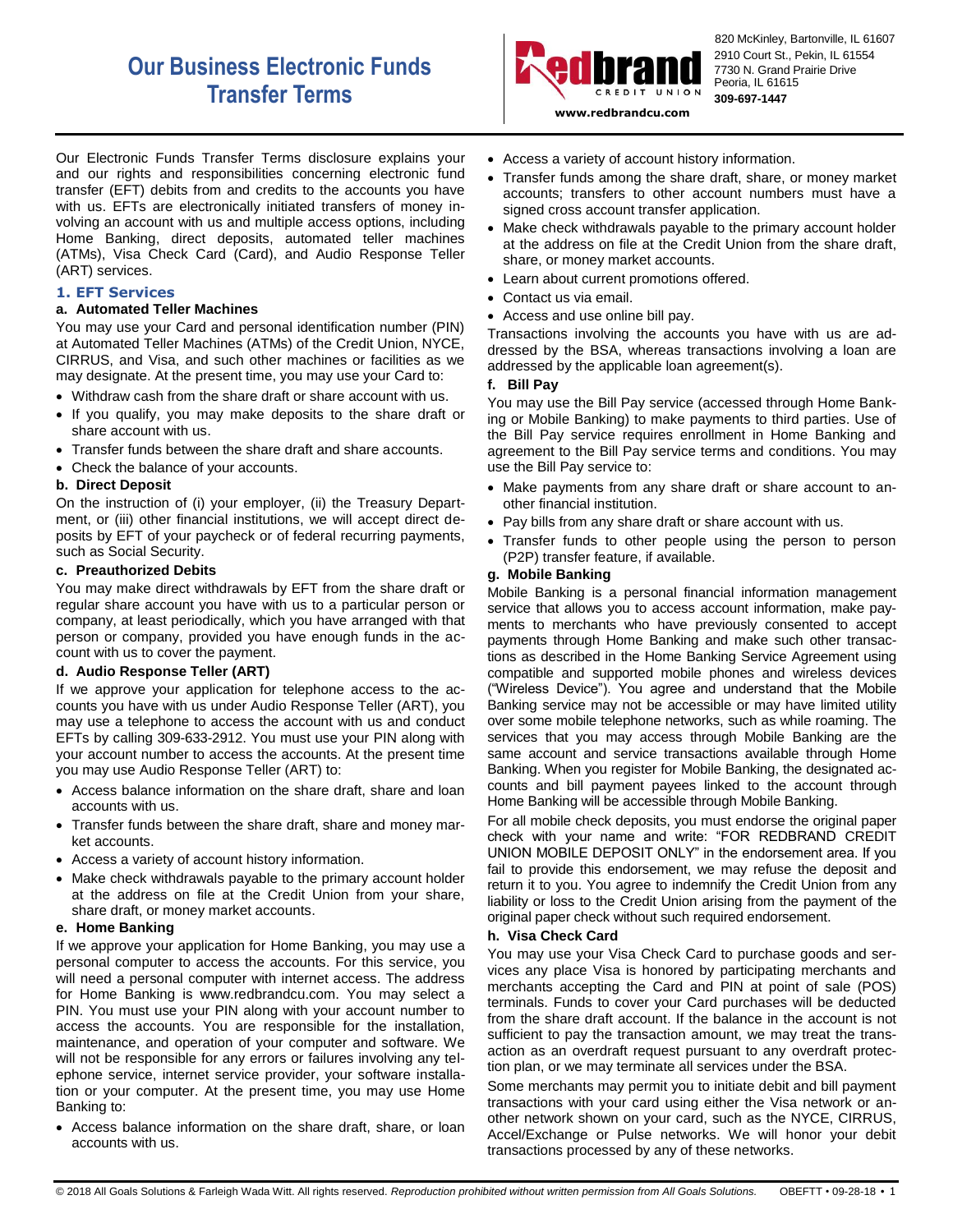Depending on our authorization protocols and network availability, transactions processed over other networks may or may not require you to use your PIN to validate a transaction. Generally, you enter your card number or swipe your card and provide or enter a PIN. You may instead be asked to sign a receipt or payment authorization. Provisions applicable only to Visa transactions (such as Visa's zero liability protections) will not apply to non-Visa debit transactions and the liability rules for other EFTs in the section titled "Member Liability" will apply.

# **i. Electronic Check Transaction**

You may authorize a merchant or other payee to make a one-time electronic payment from the share draft account using information from your check to pay for purchases, pay bills or pay other obligations ("Electronic Check Transactions"). You agree that your authorization for an electronic check transaction occurs when you initiate such a transaction after receiving any required notice regarding the merchant's right to process the transaction or payment, including any written sign provided by the merchant at the time of your transaction. All terms governing electronic funds transfer services will apply to Electronic Check Transactions, except the \$50 and \$500 limits of liability for unauthorized transactions in Section 4 (Member Liability) of this disclosure. You remain responsible for notifying us of any unauthorized electronic check transaction shown on your statement.

## **2. Service Limitations**

# **a. Automated Teller Machines**

**1) Withdrawals.** Cash withdrawals from ATMs can be made as often as you like. You may withdraw up to \$310 (if there are sufficient funds in the account) per business day. For purposes of determining whether you have reached the daily limit, a day ends at 2:00 p.m. Friday, Saturday, Sunday, and holidays are considered as one business day for the purposes of this limit.

#### **b. Audio Response Teller (ART)**

The accounts with us can be accessed under Audio Response Teller (ART) via a touchtone telephone only. Not all push button phones are touchtone. Converters may be purchased for pulse and rotary dial phones. Audio Response Teller (ART) will be available for your convenience seven (7) days a week. This service may be interrupted for a short time each day for data processing. If you call during this time, you will hear a message directing you to call back. While there is no limit to the number of inquiries, transfers or withdrawal requests you may make in any one day, transfers from share accounts will be limited. Accounts covered by this limitation include all share savings and Money Market accounts. For share savings accounts, you may not make more than six (6) covered *transactions* per month. For Money Market accounts, you may not make more than three (3) covered transactions per month. No transfer or withdrawal may exceed the funds available in an account with us. We reserve the right to refuse any transaction which would draw upon insufficient funds, exceed a credit limit, lower an account below a required balance or otherwise require us to increase our required reserve on the account.

#### **c. Home Banking Service**

**1) Transfers.** You may make funds transfers to the accounts with us, or other accounts you authorize, as often as you like. However, transfers from a share account will be limited. Accounts covered by this limitation include all share savings and Money Market accounts. For share savings accounts, you may not make more than six (6) covered *transactions* per month. For Money Market accounts, you may not make more than three (3) covered transactions per month. Bill payer transactions are unlimited. You may transfer or withdraw up to the available balance in the account or available credit line at the time of the transfer, except as limited under other agreements. We reserve the right to refuse any transaction that would draw upon insufficient or unavailable funds, lower an account below a required balance or otherwise require us to increase our required reserve on the account.

**2) Account Information.** Account balance and transaction history information may be limited to recent account information. The availability of funds for transfer or withdrawal may be limited, due to the processing time for ATM transactions and our Funds Availability of Deposits disclosure.

**3) E-Mail and Stop Payment Requests.** We may not immediately receive e-mail communications that you send and we will not take action based on e-mail requests until we actually receive your message and have a reasonable opportunity to act. Any stop payment request you transmit electronically is deemed to be a verbal request and will expire in fourteen (14) days unless confirmed in writing as addressed in the BSA. Contact us immediately regarding an unauthorized transaction or stop payment request.

# **d. Bill Pay P2P Transactions**

For P2P transfers, if available, limits will be set at the time you use the service and will be disclosed to you prior to your use of the service.

#### **e. Mobile Banking**

You are fully responsible for understanding how to use Mobile Banking before you actually do so, and you must use Mobile Banking in accordance with any use or operational instructions posted on our web site. You are also responsible for your use of your Wireless Device and the Mobile Banking Service software provided to you. If available and you authorize the use of Touch ID for Mobile Banking, the Mobile Banking service may be accessed using any fingerprint recognized by your Wireless Device, even if it is not your own. If you have permitted another person to use their fingerprints to authorize activity on your Wireless Device, their fingerprint will also gain access to Mobile Banking if you have authorized Touch ID. We will not be liable to you for any losses caused by your failure to properly use Mobile Banking, the Software or your Wireless Device. You may experience technical or other difficulties related to Mobile Banking that may result in loss of data, personalization settings or other Mobile Banking interruptions. We assume no responsibility for the timeliness, deletion, misdelivery or failure to store any user data, communications or personalization settings in connection with your use of Mobile Banking. We assume no responsibility for the operation, security, or functionality of any Wireless Device or mobile network that you utilize to access Mobile Banking. Financial information shown on Mobile Banking reflects the most recent account information available through Mobile Banking, and may not be current. You agree that we are not liable for delays in updating account information accessed through Mobile Banking. We are not responsible for any actions you take based on information accessed through the Mobile Banking app that is not current. If you need the most current account information, you agree to contact us directly.

#### **f. Visa Check Card**

There is no limit on the number of Visa Check Card purchase transactions you may make during a statement period. Visa purchases are limited to the balance available in an account. You may make up to \$1,000 (if there are sufficient funds in the account) in purchases per business day. For purposes of determining whether you have reached the daily limit, a day ends at midnight. Friday, Saturday, and Sunday are considered as one business day for the purposes of this limit. We reserve the right to refuse any transaction that would draw upon insufficient funds or require us to increase our required reserve on the account. We may set other limits on the amount of any transaction, and you will be notified of those limits. You are solely responsible for any disputes you may have with merchandise or services received using the Visa Check Card. We are not responsible for any damages, liability or settlement resolution as a result of the misrepresentation of quality, price, or warranty of goods or services by a merchant.

The use of a Card and Account with us are subject to the following conditions: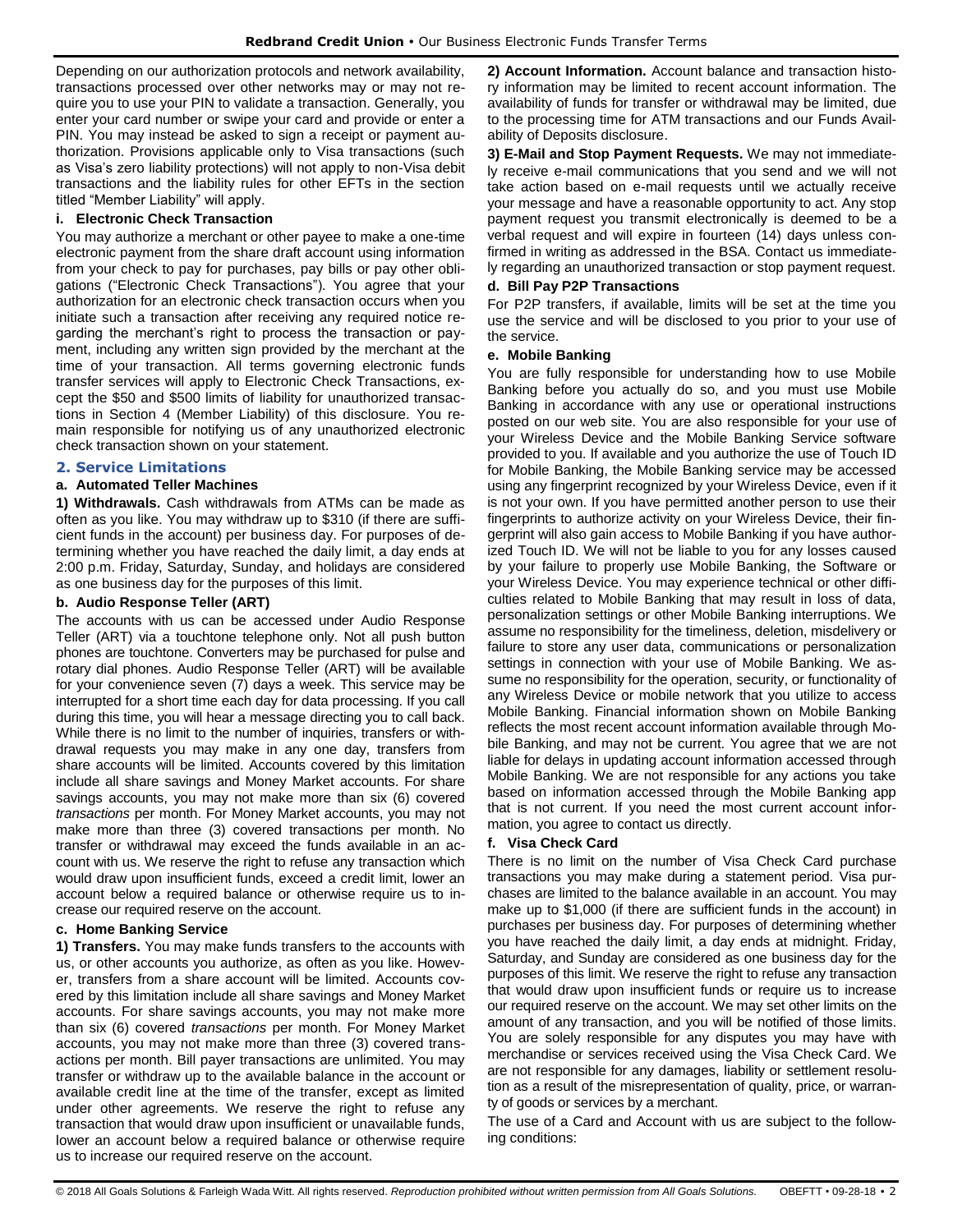**1) Ownership of Cards.** Any Card or other device that we supply to you is our property and must be immediately returned to us, or to any person whom we authorize to act as our agent, or to any person who is authorized to honor the Card, according to instructions. The Card may be repossessed at any time at our sole discretion without demand or notice. You cannot transfer the Card or Account to another person.

**2) Honoring the Card.** Neither we nor merchants authorized to honor the Card will be responsible for the failure or refusal to honor the Card or any other device we supply to you. If a merchant agrees to give you a refund or adjustment, you agree to accept a credit to the account with us in lieu of a cash refund. You may not use the Card for any illegal or unlawful transaction. We may refuse to authorize any transaction that we believe may be illegal or unlawful.

**3) Currency Conversion; International Transaction Fee.** Purchases and withdrawals made in foreign countries will be billed to you in U.S. dollars. The currency conversion rate for international transactions, as established by Visa International, Inc., is a rate selected by Visa from the range of rates available in wholesale currency markets for the applicable central processing date, which may vary from the rate Visa itself receives, or the governmentmandated rate in effect for the applicable central processing date. In addition, you will be charged an International Transaction Fee of 1% of the transaction amount for any card transaction made in a foreign country.

# **3. Security of Personal Identification Number**

The Personal Identification Number (PIN) is established for your security purposes. The PIN is confidential and should not be disclosed to third parties or recorded. You are responsible for safekeeping your PIN. You agree not to disclose or otherwise make your PIN available to anyone not authorized to sign on the accounts with us. If you authorize anyone to have or use your PIN, that authority will continue until you specifically revoke such authority by notifying us. You understand that person may use the online account access, online services or check card to review all of your account information and make account transactions. Therefore, we are entitled to act on transaction instructions received using your PIN and you agree that the use of your PIN will have the same effect as your signature in authorizing transactions.

If you authorize anyone to use your PIN in any manner, that authority will be considered unlimited in amount and manner until you specifically revoke such authority by notifying us and changing your PIN immediately. You are responsible for any transactions made by such persons until you notify us that transactions and access by that person are no longer authorized and your PIN is changed. If you fail to maintain or change the security of these PINs and we suffer a loss, we may terminate your electronic fund transfer and account services immediately.

# **4. Member Liability**

You are responsible for all transfers you authorize using your EFT services under this Agreement. If you permit other persons to use an EFT service, Card or PIN, you are responsible for any transactions they authorize or conduct on any of your accounts. However, tell us at once if you believe anyone has used your Account, Card or PIN and accessed your accounts without your authority, or if you believe that an electronic fund transfer has been made without your permission using information from your check. Telephoning is the best way of keeping your possible losses down. For Visa Check Card purchase transactions, if you notify us of your lost or stolen card you will not be liable for any losses provided that you were not negligent or fraudulent in handling your Card and you provide us with a written statement regarding your unauthorized Card claim.

# **5. Charges for EFT Services**

There are certain charges for the EFT services as set forth on the "Our Rates and Service Charges" disclosure. We reserve the right to impose service charges at a future date after we give you notice of such changes as required by law. If you request a transfer or check withdrawal from your personal line of credit account, such transactions may be subject to service charges under the terms and conditions of your loan agreement. If you use an ATM that is not operated by us, you may be charged an ATM surcharge by the ATM operator or an ATM network utilized for such a transaction. The ATM surcharge will be debited from your account if you elect to complete the transaction.

# **6. Our Liability for Failure to Make Transactions**

If we do not complete a transfer to or from an account with us on time or in the correct amount according to the BSA, we will be liable for your actual transaction loss or damage. Our sole responsibility for an error in a transfer will be to correct the error. You agree that neither we nor the service providers are responsible for any loss, property damage, or bodily injury, whether caused by the equipment, software, Credit Union, or by internet browser providers such as Microsoft (Microsoft Internet Explorer), Apple (Safari), Mozilla (Firefox), Google (Chrome) or by Internet access providers or by online service providers or by an agent or subcontractor for any of the foregoing. Nor will we or the service providers be responsible for any direct, indirect, special, or consequential economic or other damages arising in any way out of the installation, download, use, or maintenance of the equipment, software, online access services, or internet browser or access software. In this regard, although we have taken measures to provide security for communications from you to us via the online access service and may have referred to such communication as "secured," we cannot and do not provide any warranty or guarantee of such security. In states that do not allow the exclusion or limitation of such damages, our liability is limited to the extent permitted by applicable law. We will not be liable for the following:

- If, through no fault of ours, you do not have adequate funds in your account to complete a transaction, your account is closed, or the transaction amount would exceed your credit limit on your line of credit.
- If you used the wrong identification code or you have not properly followed any applicable computer, Internet, or Credit Union instructions for making transfers.
- If your computer fails or malfunctions or if the Credit Union's online access system was not properly working and such problem should have been apparent when you attempted such transaction.
- If the ATM where you are making the transfer does not operate properly, does not have enough cash or you use your Card improperly.
- If circumstances beyond our control (such as fire, flood, telecommunication outages, postal strikes, equipment, or power failure) prevent making the transaction.
- If your account is frozen because of a delinquent loan or is subject to legal process or other claim.
- If the error was caused by a system beyond the Credit Union's control such as your Internet Service Provider, any computer virus, or problems related to software not provided by the Credit Union.
- If you have not given the Credit Union complete, correct, and current instructions so the Credit Union can make a transfer.
- If the error was caused by any applicable ATM or payment system network. The ATM machine may retain your Card in certain instances, in which event you may contact the Credit Union about its replacement.

We may establish other exceptions in addition to those listed above.